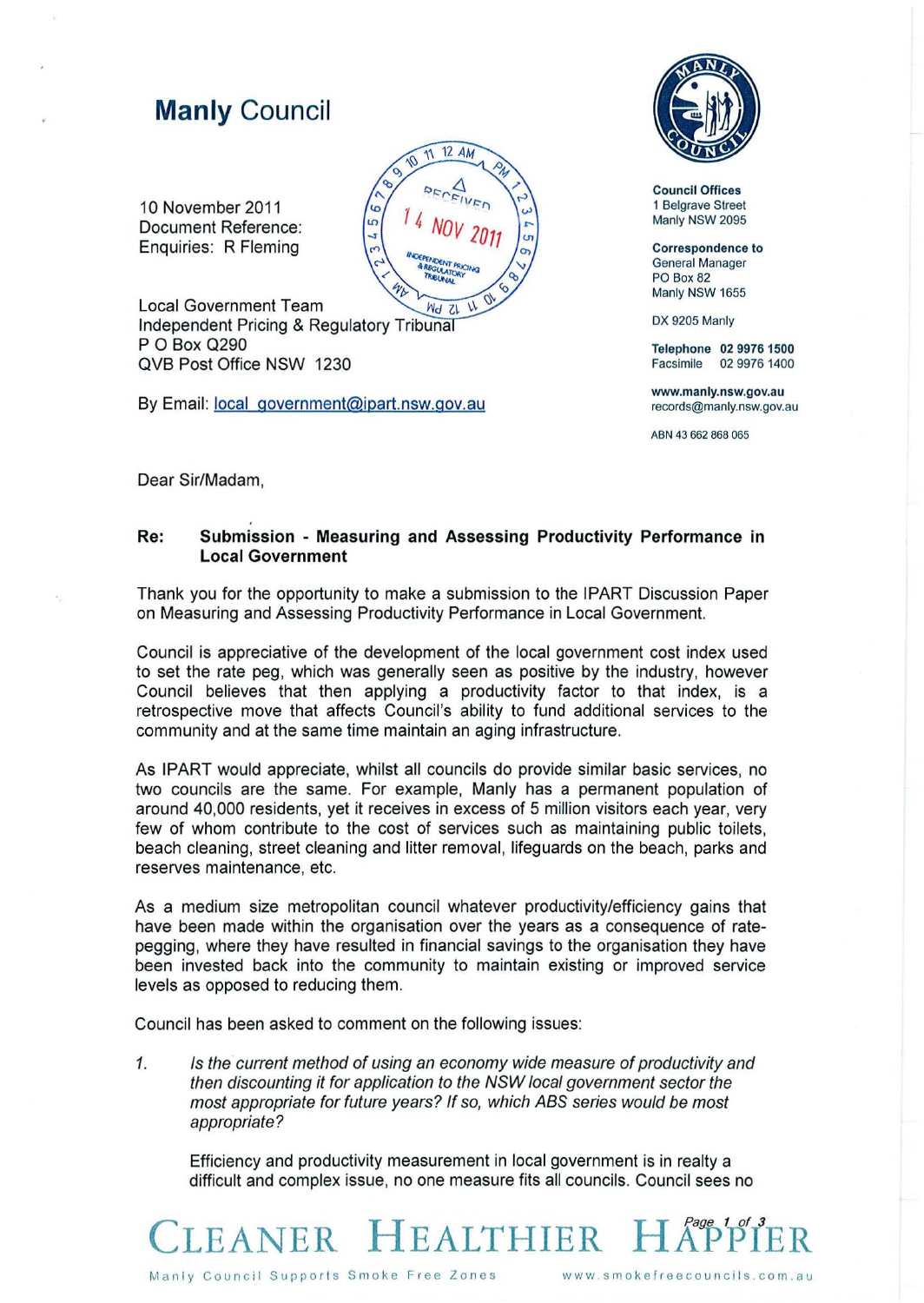need for inclusion of a productivity measure in the determination of the Local Government Cost Index to determine an annual rate peg, as any efficiency gains in the sector are directly invested back into services to the community.

2. If not, what alternative measure would be more appropriate for determining a productivity factor?

The cost of providing services varies between metropolitan, regional or rural councils, thus it would be difficult to find an appropriate index. The LGCI goes some way to provide a true reflection of costs that the industry experiences.

3. Can Councils measure some of all of their productivity gains in terms of changes in physical units (that is, in volumes or quantities) of inputs and changes in prices paid for inputs? If so, in what ways would these changes be expressed?

Whilst most productivity gains may be readily measured, others are more difficult. While many outputs can be readily measured and monitored by establishment of meaningful KPI's, not all output KPI's can be effectively measured, eg the provision of community services will vary greatly between metropolitan and rural councils.

4. Are productivity improvements able to be captured within council's Long Term Financial Plans? if so please Illustrate?

There would be no impediments to productivity improvements being able to be incorporated in Council's long term financial plan.

5. What indicators should IPART use in assessing the productivity of councils?

Performance and qualitative factors are key indicators of a performing council. Any indicators are likely to vary from council to council, and IPART may need to draw on readily available data such as council's financial reports and other performance measures and indicators available from other departments.

6. How can productivity indicators be improved over time?

These indicators are limited as a tool for assessing council performance. All works and services should be continually assessed to ensure they are delivered in the most effective and efficient means possible.

7. Are net costs of individual services useful in measuring and comparing council performance?

Net costs of services is useful, however it is important to note that cost is not the only driver. Customer satisfaction and quality of service are also important in measuring service delivery.

8. Can Councils demonstrate how the cost escalation assumptions in their Long Term Financial Plans are derived and why they are reasonable in the light of current inflationary trends?